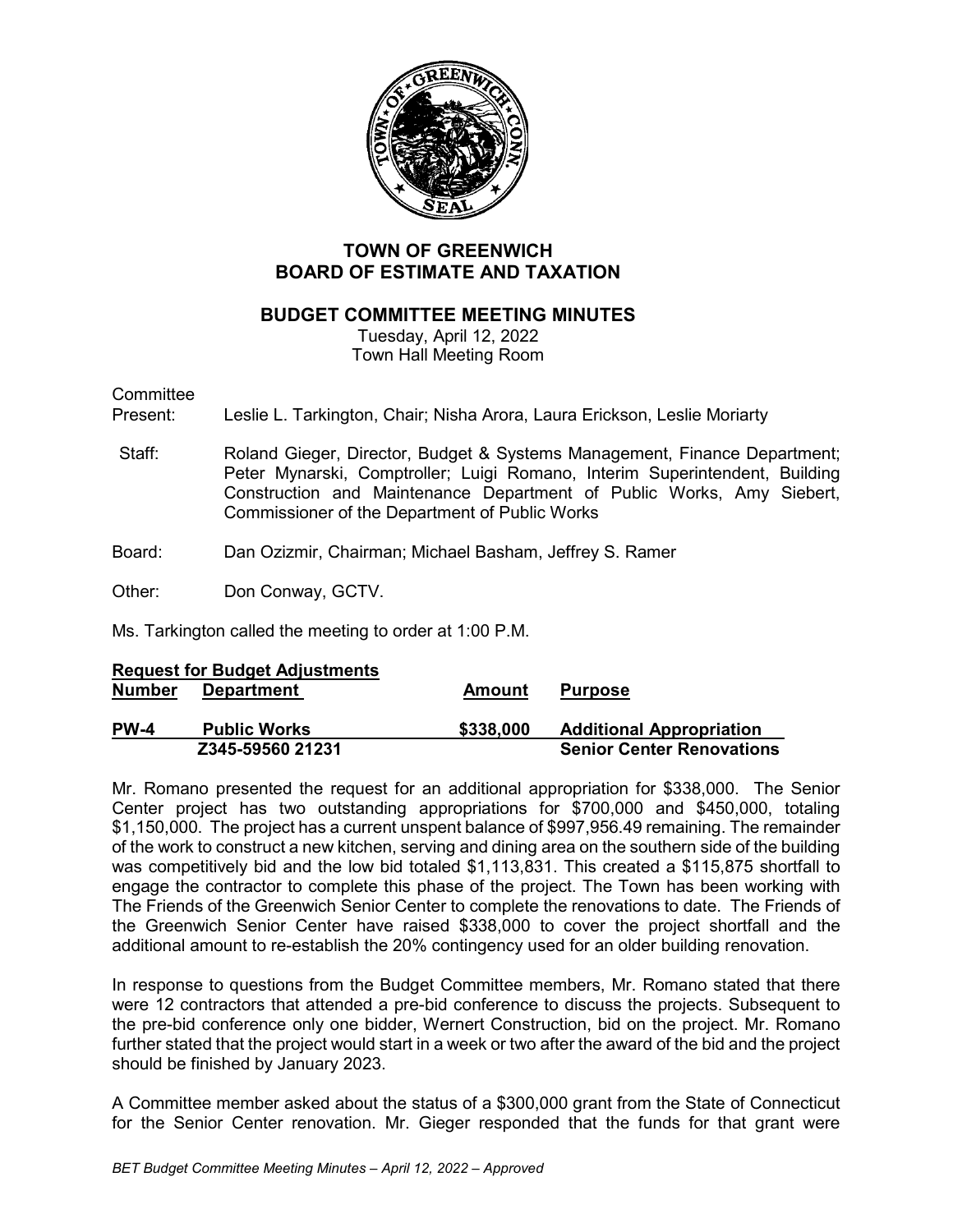earmarked for another Senior Center renovation project.

The Chair requested that the minutes reflect an appreciation for the fund-raising initiatives done by Patricia Burns, Chair of the Friends of the Senior Center non-profit.

> Upon a motion by Ms. Erickson, seconded by Ms. Moriarty, to approve an additional appropriation of \$338,000 and accept the funds raised by The Friends of the Greenwich Senior Center to complete the Senior Center renovations project, the Committee voted 4-0-0 and to recommend it to the full BET as a Routine Application. Motion carried.

## **NEW BUSINESS**

## • **Economic Conditions Report**

Mr. Gieger reviewed the Town's financial position to date and reported that revenues of conveyance taxes and building permits, which appeared to be trending downward had an exceptionally good month for March 2022. He added that the property taxes revenues, that were in a deferral program a year ago, had almost caught up and the April 2022 figures would reflect that.

Regarding expenditure trends, Mr. Gieger said that the Board of Education expenses intended for the Elementary and Secondary School Emergency Relief (ESSER) Grant Funding had not been cleared out yet from the General Fund.

### **Approval of BET Budget Committee Meeting Minutes**

Ms. Arora made a motion to approve all four of the following meeting minutes at the same time, seconded by Ms. Erickson:

- the Minutes of the BET FY 2022-2023 Public Hearing Meeting of January 25, 2022
- the Minutes of the BET Budget Committee FY 2022-2023 Decision Day 1 Meeting of March 7, 2022
- the Minutes of the BET Budget Committee FY 2022-2023 Decision Day 2 Meeting of March 8, 2022
- the Minutes of the BET Budget Committee Special Meeting of March 22, 2022

The Committee members voted 4-0-0 to approve all of the above minutes.

### **ADJOURNMENT**

Upon a motion by Ms. Erickson, seconded by Ms. Arora, to adjourn the meeting at 1:32 P.M., the Committee voted 4-0-0. Motion carried.